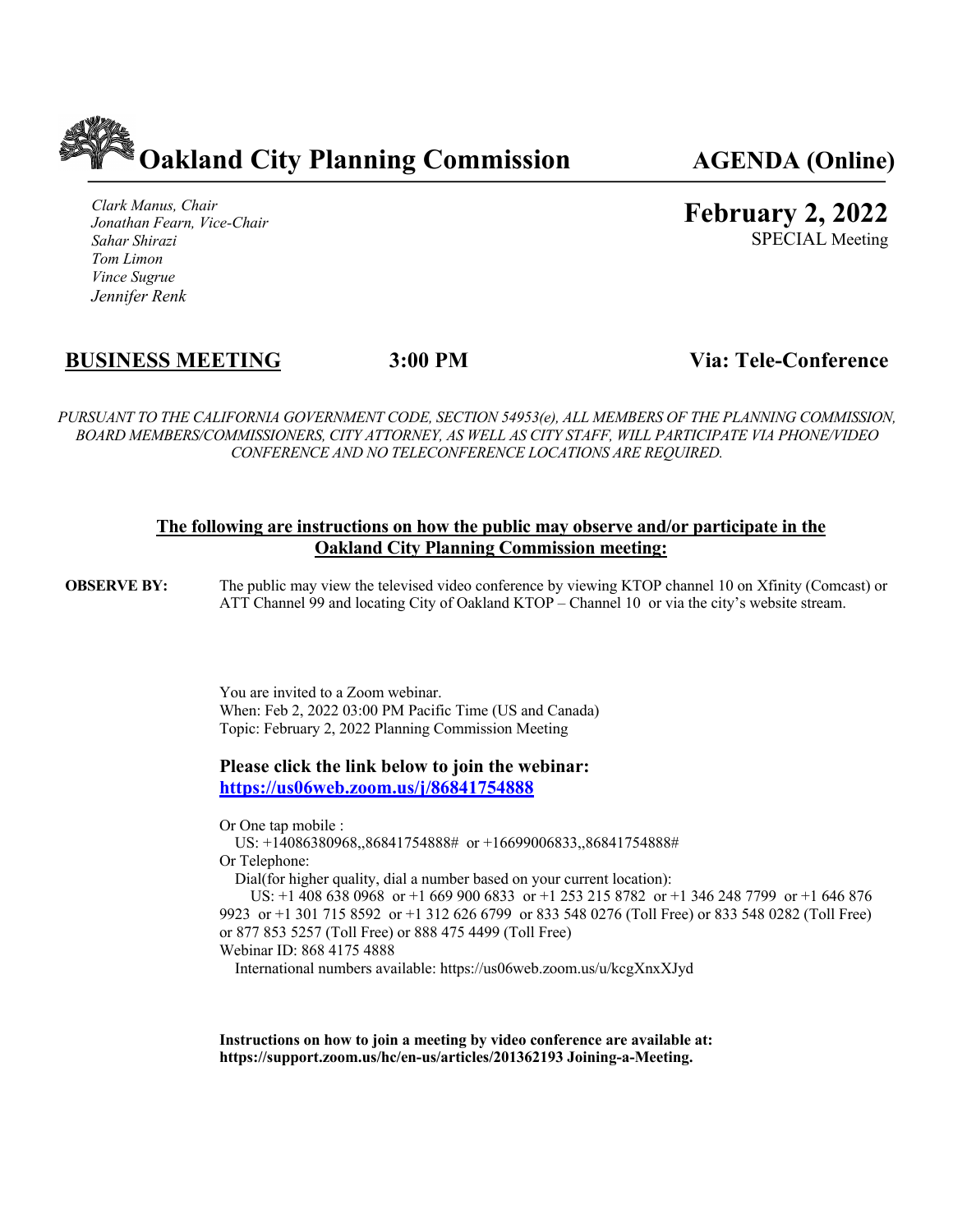

**Page 2** *February 2, 2022*

#### **HOW TO COMMENT ON A PUBLIC MEETING:**

Public comments will be taken at the time of each eligible Agenda item.

| If you are a Zoom video<br>Conference participant | To comment by Zoom video conference, click the "Raise Your Hand" button to request to speak<br>when Public Comment is being taken on an eligible agenda item. You will then be unmuted during<br>your turn and allowed to make public comments. After the allotted time, you will then be re-muted.<br>Instructions on how to "Raise Your Hand" are available at: https://support.zoom.us/hc/en-<br>us/articles/205566129 - Raise-Hand-In-Webinar.                                                                                                                                                                                                                         |
|---------------------------------------------------|----------------------------------------------------------------------------------------------------------------------------------------------------------------------------------------------------------------------------------------------------------------------------------------------------------------------------------------------------------------------------------------------------------------------------------------------------------------------------------------------------------------------------------------------------------------------------------------------------------------------------------------------------------------------------|
| If you are a phone<br>participant                 | To comment by phone, please call on one of the above listed phone numbers. You will be prompted<br>to "Raise Your Hand" by pressing "*9" to request to speak when Public Comment is being taken on<br>an eligible agenda Item. You will then be unmuted during your turn and allowed to make public<br>comments. Then, press "*6" to unmute yourself to speak. After the allotted time, you will then be re-<br>muted. Instructions on how to raise your hand by phone are available at:<br>https://support.zoom.us/hc/en-us/articles/201362663 - Joining-a-meeting-by-phone. If you have any<br>questions, please email Desmona R. Armstrong at Drarmstrong@oaklandca.gov |

#### • **IMPORTANT THINGS TO REMEMBER DURING YOUR PUBLIC COMMENT PERIOD**

#### 1. **ALL ATTENDEES SHALL BE MUTED UPON ENTRY**

- 2. Please do not raise your hand if the item currently being heard is not the item you wish to speak on. We will call for public testimony on each item individually. When the item you're interested in is called and public speakers are invited to raise their hands, raise yours then and we will call them all in the order they're raised.
- 3. You may of course speak on multiple items but your comments during each item must address the item currently under discussion. Speakers attempting to speak about items other than the item currently under consideration will be muted and asked to wait for the item they're here to speak about to be called.

#### **HOW TO ADDRESS THE PLANNING COMMISSION**

- Please work with the case planner listed for each item prior to the meeting regarding items that may be continued. Any agenda item may be continued without the hearing on the matter being opened, or public testimony taken, at the discretion of the Chair. Persons wishing to address the continued item may do so under Open Forum.
- Staff reports are available online, generally by 5:00 p.m. the Friday before the meeting, at www.oaklandca.gov (under "Planning Commission.") You will need to ensure that your computer will accept pop-ups from the host site (oaklandca.gov) and that your computer has a later version of Adobe Acrobat Reader installed. For further information, please email Desmona Armstrong at **Drarmstrong@oaklandca.gov**.
- If you challenge a Commission decision in court, you will be limited to issues raised at the hearing or in correspondence delivered to the Planning and Building Department, at, or prior to, the hearing. Any party seeking to challenge in court those decisions that are final and not administratively appealable to the City Council must do so within ninety (90) days of the date of the announcement of the final decision, pursuant to Code of Civil Procedure Section 1094.6, unless a shorter period applies. If you wish to be notified of the decision of any of these cases, please provide the case planner with a regular mail or email address.
- Please note that the descriptions of the applications found below are preliminary in nature and that the projects and/or descriptions may change prior to a decision being made.
- Applicants or members of the public that plan to make electronic presentations (e.g., PowerPoint presentations): Please contact Desmona Armstrong at Drarmstrong@oaklandca.gov at least **48 hours** prior to the meeting. We are unable to accommodate late material, at this time.
- Interested parties are encouraged to submit written material on agenda items in advance of the meeting and prior to the close of the public hearing on the item. To allow for distribution to the Commission, comments must be provided to the case planner electronically at least 24 hours prior to the meeting being started.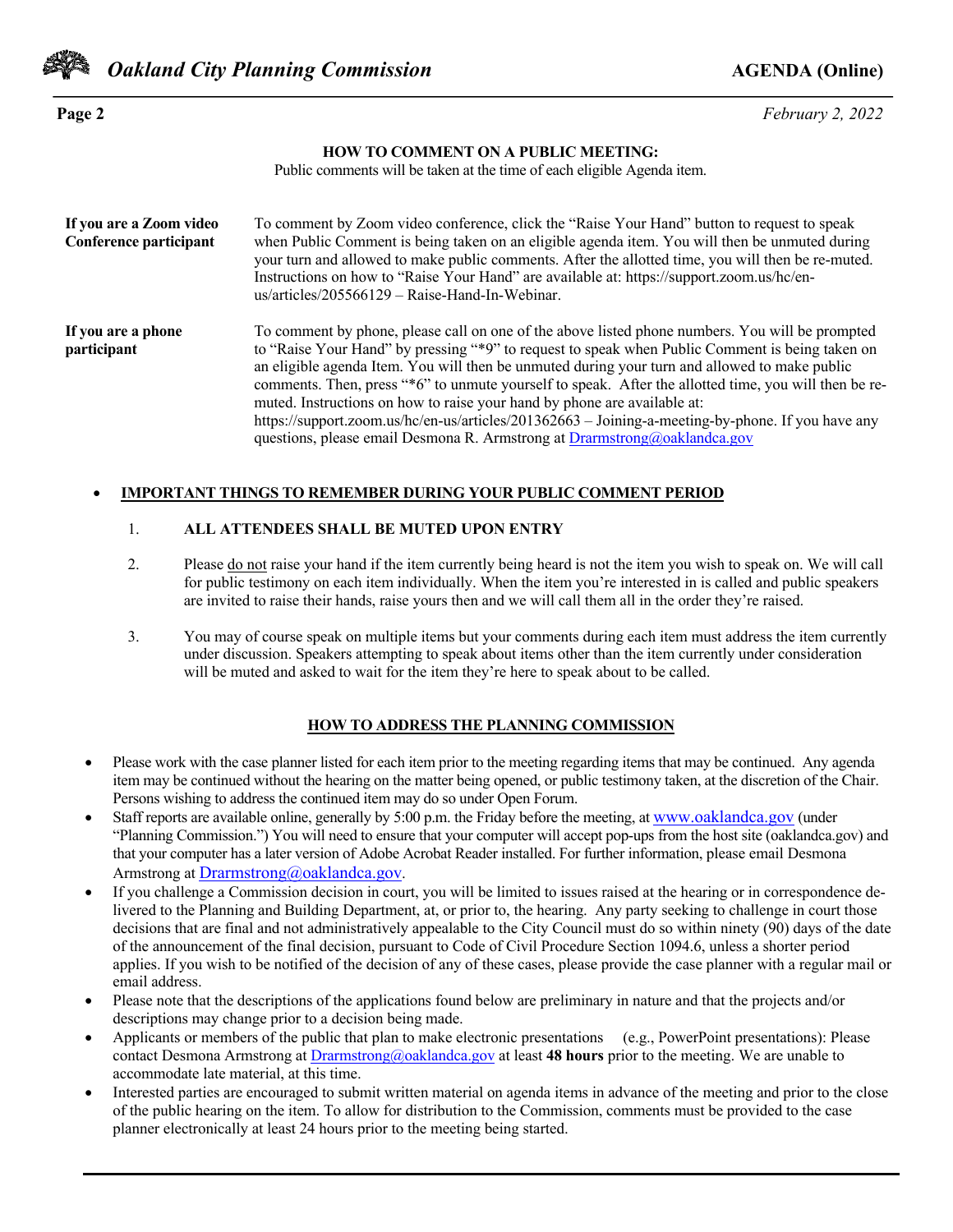

**Page 3** *February 2, 2022*

# **MEETING CALL TO ORDER**

**WELCOME BY THE CHAIR**

# **ROLL CALL**

# **SECRETARY RULES OF CONDUCT**

## **COMMISSION BUSINESS**

- Agenda Discussion
- Director's Report
- Informational Reports
- Committee Reports
- Commission Matters
- City Attorney's Report

# **OPEN FORUM**

At this time members of the public may speak on any item of interest within the Commission's jurisdiction. At the discretion of the Chair, speakers are generally limited to two minutes or less if there are six (6) or less speakers on an item, and one minute or less if there are more than six (6) speakers.

# **CONSENT CALENDAR**

The Commission will take a single roll call vote on all of the items listed below in this section. The vote will be on approval of the staff report and recommendation in each case. Members of the Commission may request that any item on the Consent Calendar be singled out for separate discussion and vote.

| Location:                            | <b>Citywide</b>                                                                     |
|--------------------------------------|-------------------------------------------------------------------------------------|
| <b>Accessor's Parcel Number:</b> N/A |                                                                                     |
|                                      | <b>Proposal:</b> Renew The Adoption of a Resolution Determining that Conducting In- |
|                                      | Person Meetings of the Planning Commission And Its Committees Would                 |
|                                      | Present Imminent Risks to Attendees' Health, And Electing to Continue               |
|                                      | Conducting Meetings Using Teleconferencing In Accordance With City                  |
|                                      | Planning Commission Resolution, dated October 6, 2021, to Allow                     |
|                                      | Continuation of Planning Commission Meetings.                                       |
| Applicant: 1                         | Catherine Payne, Secretary to the Planning Commission                               |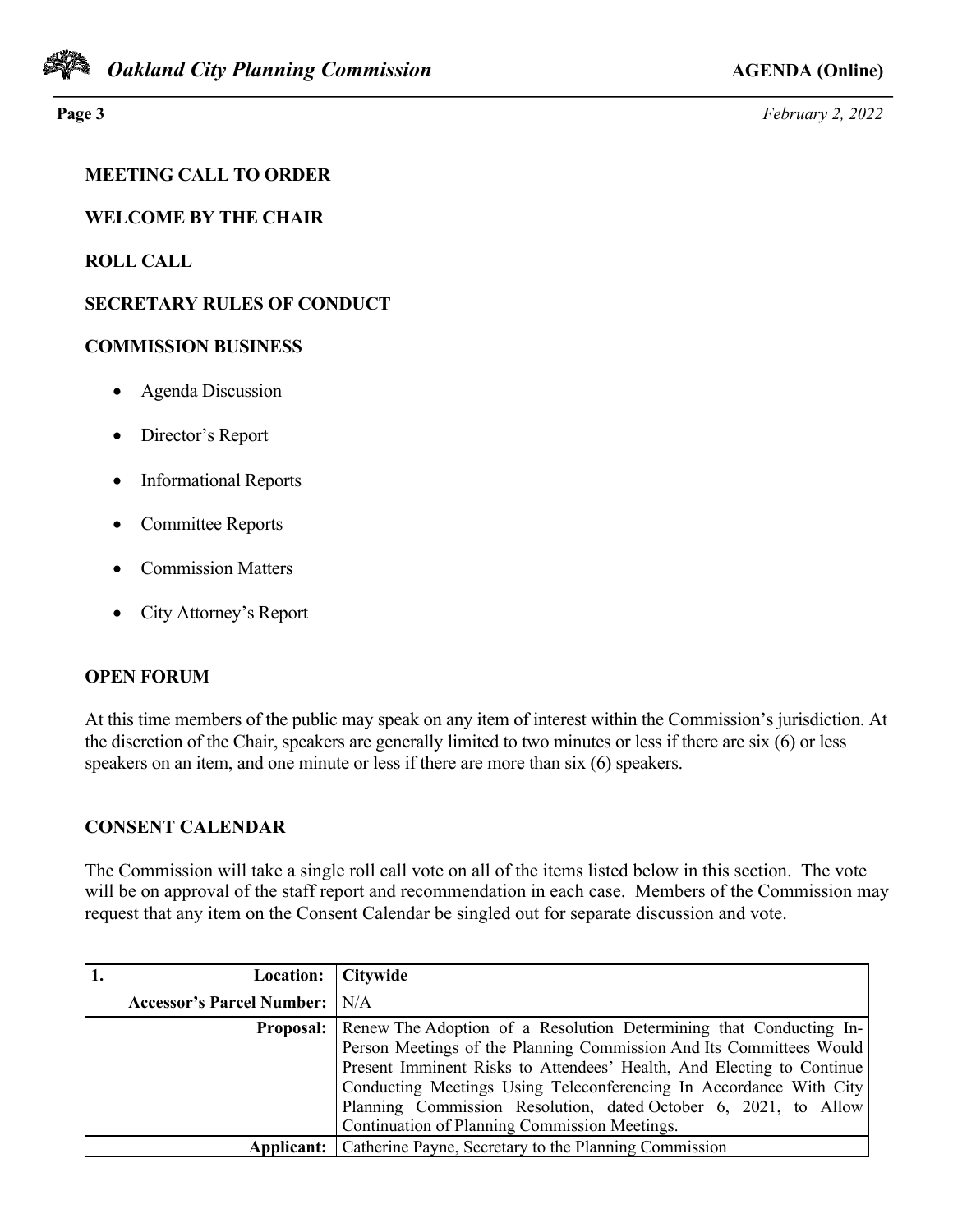

**Page 4** *February 2, 2022*

| <b>Phone Number:</b>                | $(510)$ 915-0577                                                                                                              |
|-------------------------------------|-------------------------------------------------------------------------------------------------------------------------------|
| Owner:                              | <b>NA</b>                                                                                                                     |
| <b>Case File Number:</b>            | <b>NA</b>                                                                                                                     |
| <b>Planning Permits Required:</b>   | Renew the adoption of Resolution Pursuant to AB-361                                                                           |
| <b>General Plan:</b>                | <b>NA</b>                                                                                                                     |
| Zoning:                             | NA                                                                                                                            |
| <b>Environmental Determination:</b> | Exempt pursuant to California Environmental Quality Act<br>(CEQA)<br>Guidelines Section 15061(b)(3) (Common Sense Exemption). |
| <b>Historic Status:</b>             | <b>NA</b>                                                                                                                     |
| <b>City Council District:</b>       | <b>NA</b>                                                                                                                     |
| <b>Status:</b>                      | <b>NA</b>                                                                                                                     |
| <b>Staff Recommendation:</b>        | Receive public testimony and consider renewing the adoption of                                                                |
|                                     | Resolution.                                                                                                                   |
| <b>Finality of Decision:</b>        | Decision Final.                                                                                                               |
| For further information:            | Contact case planner Catherine Payne at (510) 915-0577 or by e-mail                                                           |
|                                     | at cpayne@oaklandca.gov                                                                                                       |

## **PUBLIC HEARINGS**

The hearing provides opportunity for all concerned persons to speak; the hearing will normally be closed after all testimony has been heard. If you challenge a Commission decision in court, you will be limited to issues raised at the public hearing or in correspondence delivered to the Planning and Building Department, at, or prior to, the public hearing.

The Commission will then vote on the matter based on the staff report and recommendation. If the Commission does not follow the staff recommendation and no alternate findings for decision have been prepared, then the vote on the matter will be considered a "straw" vote, which essentially is a non-binding vote directing staff to return to the Commission at a later date with appropriate findings for decision and, as applicable, conditions of approval that the Commission will consider in making a final decision.

If you wish to be notified on the decision of an agenda item, please contact the case planner for the specific agenda item.

| <b>Location:</b> Citywide |                                                                                                                                                                                                                                                                                                                                                                                                                                             |
|---------------------------|---------------------------------------------------------------------------------------------------------------------------------------------------------------------------------------------------------------------------------------------------------------------------------------------------------------------------------------------------------------------------------------------------------------------------------------------|
|                           | <b>Proposal:</b> The City of Oakland is updating the Housing Element as part of a comprehensive<br>General Plan Update process in two phases.                                                                                                                                                                                                                                                                                               |
|                           | Phase I includes the update of the Housing and Safety Elements of the General Plan;<br>creation of the City's first Environmental Justice Element; associated amendments to<br>other Elements of the General Plan, along with Zoning Code and map updates; Racial<br>Equity Impact Analysis, California Environmental Quality Act (CEQA) review; and<br>an Industrial Land Use Study. Phase I is anticipated to be completed by early 2023. |
|                           | Phase II includes the update of the Land Use and Transportation Element (LUTE);<br>Open Space, Conservation, and Recreation Element (OSCAR); Noise Element; and                                                                                                                                                                                                                                                                             |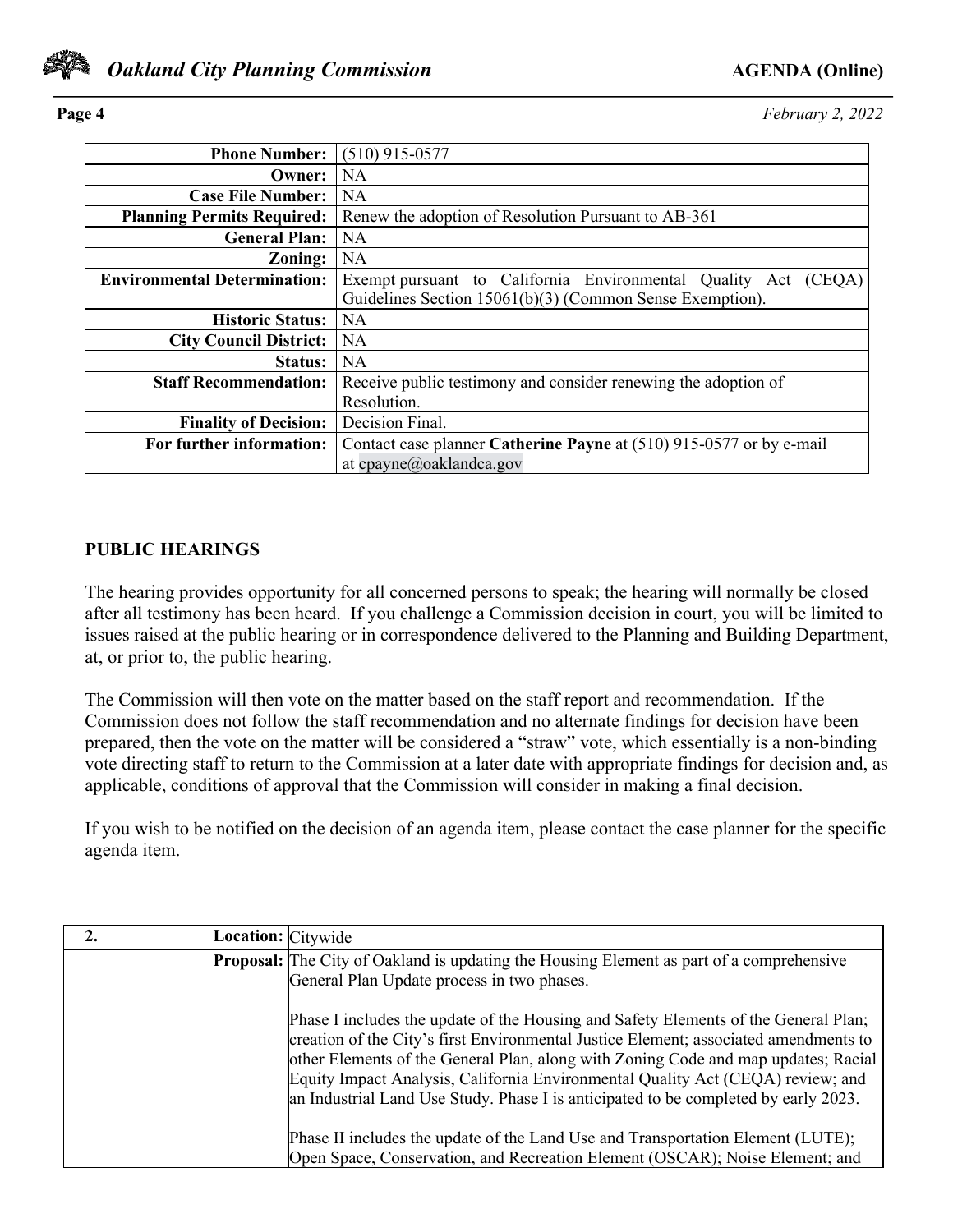

| Page 5                                      | February 2, 2022                                                                                                                                                                                                                                                                                                                                                                                                                                                                                                |
|---------------------------------------------|-----------------------------------------------------------------------------------------------------------------------------------------------------------------------------------------------------------------------------------------------------------------------------------------------------------------------------------------------------------------------------------------------------------------------------------------------------------------------------------------------------------------|
|                                             | the development of a new Infrastructure and Facilities Element. Phase II work also<br>includes zoning updates and CEQA review. The Phase I process will help inform the<br>components of Phase II. Phase II is anticipated to be completed by mid-2025.                                                                                                                                                                                                                                                         |
|                                             | Both phases will include a comprehensive, equity-driven public engagement process<br>in collaboration with community-based groups and outreach organizations.                                                                                                                                                                                                                                                                                                                                                   |
|                                             | Staff and the consultant team will provide an overview of the City's overall General<br>Plan update. In addition, because the 2023-2031 Housing Element has early State<br>deadlines associated with it, the Consultant will present the progress, and<br>accomplishments made by the City to implement policies adopted in the City's 2015-<br>2023 Housing Element, housing needs, assessment of fair housing, and a preliminary<br>proposal of housing sites for the 2023-2031 Housing Element for feedback. |
|                                             | <b>Applicant:</b> City of Oakland                                                                                                                                                                                                                                                                                                                                                                                                                                                                               |
|                                             | Case File Numbers: GP21002; GP21002-ER01                                                                                                                                                                                                                                                                                                                                                                                                                                                                        |
| General Plan: Citywide                      |                                                                                                                                                                                                                                                                                                                                                                                                                                                                                                                 |
| <b>Zoning:</b> Citywide                     |                                                                                                                                                                                                                                                                                                                                                                                                                                                                                                                 |
|                                             | Environmental An Environmental Impact Report will be prepared as part of the General Plan                                                                                                                                                                                                                                                                                                                                                                                                                       |
| Determination: Update.                      |                                                                                                                                                                                                                                                                                                                                                                                                                                                                                                                 |
| <b>City Council District: All districts</b> |                                                                                                                                                                                                                                                                                                                                                                                                                                                                                                                 |
|                                             | <b>Status:</b> Ongoing                                                                                                                                                                                                                                                                                                                                                                                                                                                                                          |
|                                             | Staff Recommendation: Receive public comments, discuss, and provide feedback to staff on<br>1) additional<br>housing site locations and 2) policies and programs to explore based on initial<br>background information                                                                                                                                                                                                                                                                                          |
| <b>Finality of Decision N/A</b>             |                                                                                                                                                                                                                                                                                                                                                                                                                                                                                                                 |
|                                             | For Further Information: Contact Project Manager Lakshmi Rajagopalan at 510-238-                                                                                                                                                                                                                                                                                                                                                                                                                                |
|                                             | 6751 or <b>Irajagopalan@oaklandca.gov</b>                                                                                                                                                                                                                                                                                                                                                                                                                                                                       |
|                                             | Project Email Address: generalplan@oaklandca.gov                                                                                                                                                                                                                                                                                                                                                                                                                                                                |
|                                             | Project Website: https://www.oaklandca.gov/topics/general-plan-update                                                                                                                                                                                                                                                                                                                                                                                                                                           |

## **APPEALS**

The Commission will take testimony on each appeal. If you challenge a Commission decision in court, you will be limited to issues raised at the public hearing or in correspondence delivered to the Planning and Building Department, at, or prior to, to the public hearing; provided, however, such issues were previously raised in the appeal itself.

Following the testimony, the Commission will vote on the staff report and recommendation. If the Commission reverses/overturns the staff decision and no alternate findings for decisions have been prepared, then the vote on the matter will be considered a "straw" vote, which essentially is a non-binding vote directing staff to return to the Commission at a later date with appropriate findings for decision and, as applicable, conditions of approval that the Commission will consider in making a final decision. Unless otherwise noted, the decisions in the following matters are final and not administratively appealable. Any party seeking to challenge these decisions in court must do so within ninety (90) days of the date of the announcement of the final decision, pursuant to Code of Civil Procedure section 1094.6, unless a shorter period applies.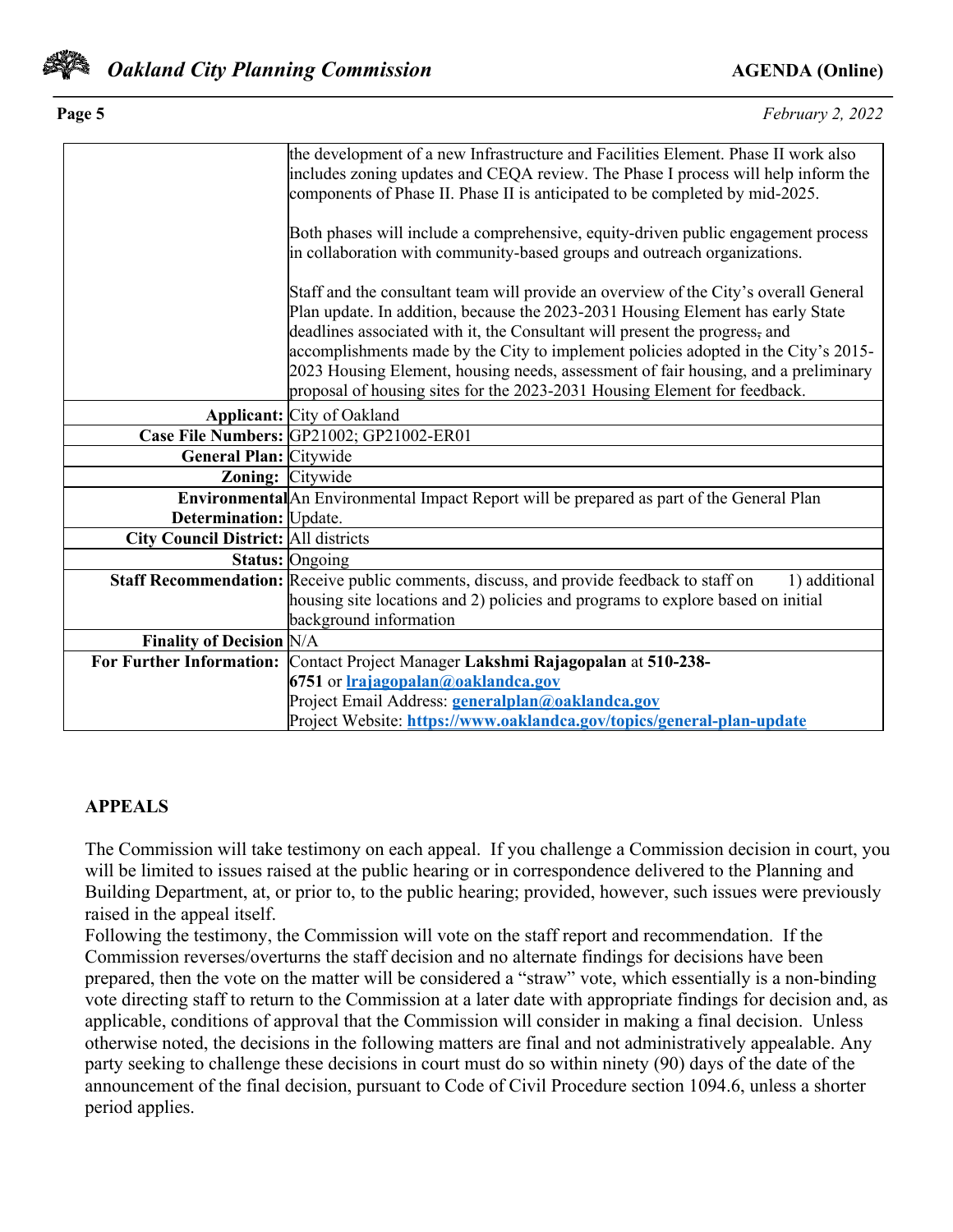

**Page 6** *February 2, 2022*

| 3.                                     | Location: 278 4 <sup>th</sup> Street                                                                                                                                                                                                                                                                                                                                                                                                                                                                                                                                                                                                                                                                                   |
|----------------------------------------|------------------------------------------------------------------------------------------------------------------------------------------------------------------------------------------------------------------------------------------------------------------------------------------------------------------------------------------------------------------------------------------------------------------------------------------------------------------------------------------------------------------------------------------------------------------------------------------------------------------------------------------------------------------------------------------------------------------------|
| Assessor's Parcel Number: 001 0153009  |                                                                                                                                                                                                                                                                                                                                                                                                                                                                                                                                                                                                                                                                                                                        |
|                                        | Proposal: Revision to previously approved Conditional Use Permit to establish an<br>entertainment venue and convert an existing live/work unit within the<br>building into a regular residential dwelling unit. The revision would<br>replace condition #37 of the permit, which states that, prior to<br>commencement of Group Assembly Commercial Activity, "The second<br>means of egress, as indicated on project plans, shall be constructed<br>pursuant to permits" with a condition to either maintain the existing<br>easement for secondary egress through the rear of the building, or<br>construct an alternative second means of egress that has been approved by<br>the Bureaus of Planning and Building. |
|                                        | Applicant: Chloe Moir (650)283-9012                                                                                                                                                                                                                                                                                                                                                                                                                                                                                                                                                                                                                                                                                    |
|                                        | <b>Owner: Dan Dunkle</b>                                                                                                                                                                                                                                                                                                                                                                                                                                                                                                                                                                                                                                                                                               |
| Case File Number: PLN15132-R01         |                                                                                                                                                                                                                                                                                                                                                                                                                                                                                                                                                                                                                                                                                                                        |
|                                        | Planning Permits Required: Revision to Conditional Use Permit previously approved on September<br>25, 2015. The prior approval was to establish a Group Assembly<br>Commercial Activity in the C-45 Commercial Zone.<br>General Plan: Estuary Policy Plan Waterfront Warehouse District                                                                                                                                                                                                                                                                                                                                                                                                                                |
| Zoning:                                | C-45 Community Shopping Commercial Zone and S-4 Design Review                                                                                                                                                                                                                                                                                                                                                                                                                                                                                                                                                                                                                                                          |
|                                        | Combining Zone                                                                                                                                                                                                                                                                                                                                                                                                                                                                                                                                                                                                                                                                                                         |
|                                        | Environmental Determination: The proposed operation and the conversion of the work/live unit to a<br>dwelling unit is exempt from the California Environmental Quality Act<br>(CEQA) according to the following sections of the State of California's<br>CEQA Guidelines: 15303 - New Construction or Conversion of Small<br>Structures; and 15183 – Projects Consistent with a Community Plan,<br>General Plan, or Zoning.                                                                                                                                                                                                                                                                                            |
|                                        | Historic Status: Potentially Designated Historic Property; Within and contributor to an<br>"Area of Primary Importance" (the Waterfront Warehouse Historic<br>District); Office of Cultural Heritage Survey rating of C1+                                                                                                                                                                                                                                                                                                                                                                                                                                                                                              |
| City Council District: 3               |                                                                                                                                                                                                                                                                                                                                                                                                                                                                                                                                                                                                                                                                                                                        |
| Action to be Taken: Decision on appeal |                                                                                                                                                                                                                                                                                                                                                                                                                                                                                                                                                                                                                                                                                                                        |
|                                        | Finality of Decision: Decision is final. No further administrative appeal is available.                                                                                                                                                                                                                                                                                                                                                                                                                                                                                                                                                                                                                                |
|                                        | For Further Information: Contact Case Planner Case Neil Gray at (510) 238-3878 or by email                                                                                                                                                                                                                                                                                                                                                                                                                                                                                                                                                                                                                             |
|                                        | at ngray@oaklandca.gov                                                                                                                                                                                                                                                                                                                                                                                                                                                                                                                                                                                                                                                                                                 |